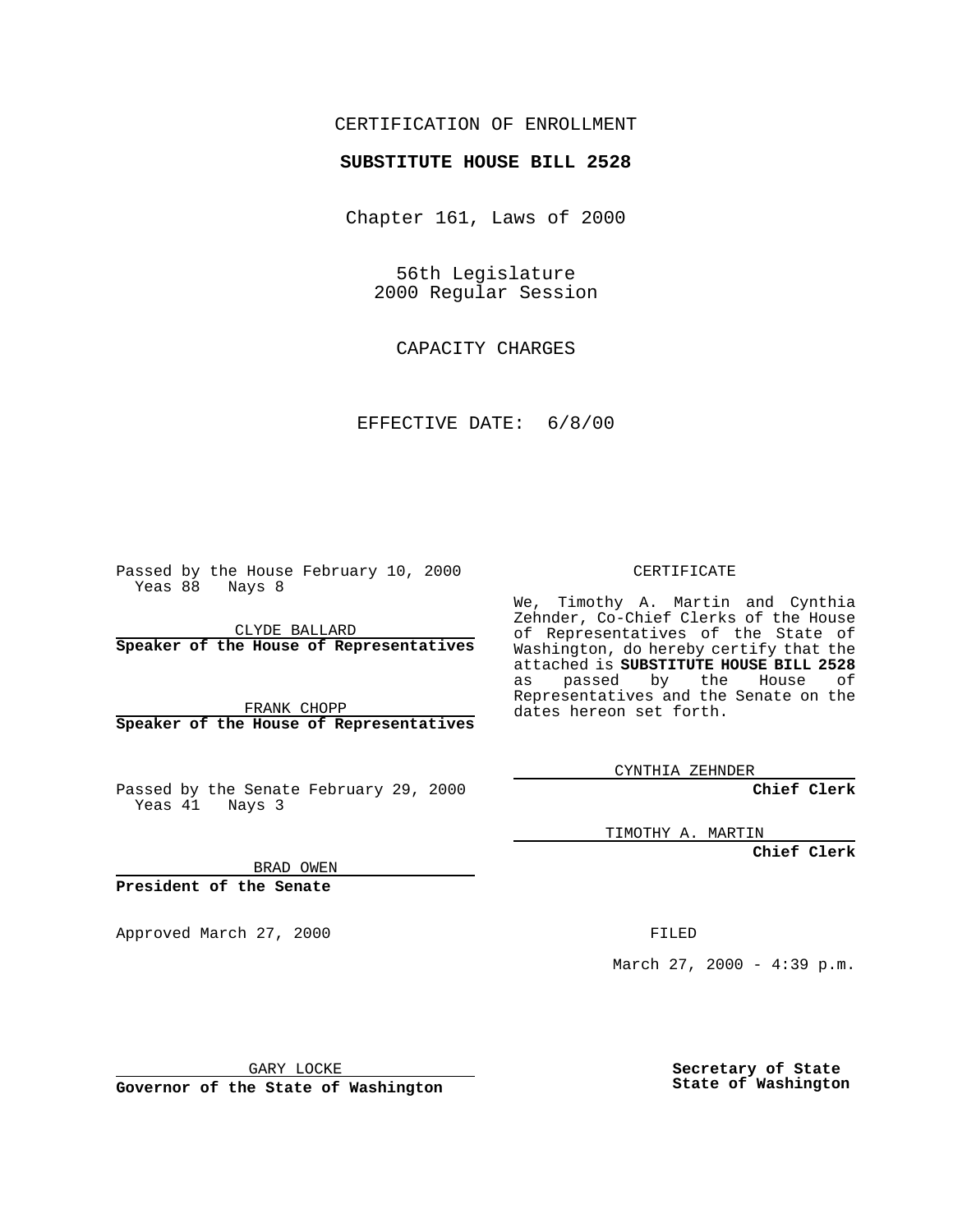## **SUBSTITUTE HOUSE BILL 2528** \_\_\_\_\_\_\_\_\_\_\_\_\_\_\_\_\_\_\_\_\_\_\_\_\_\_\_\_\_\_\_\_\_\_\_\_\_\_\_\_\_\_\_\_\_\_\_

\_\_\_\_\_\_\_\_\_\_\_\_\_\_\_\_\_\_\_\_\_\_\_\_\_\_\_\_\_\_\_\_\_\_\_\_\_\_\_\_\_\_\_\_\_\_\_

Passed Legislature - 2000 Regular Session

## **State of Washington 56th Legislature 2000 Regular Session**

**By** House Committee on Local Government (originally sponsored by Representatives Cairnes, Cooper, G. Chandler, Dunshee, Tokuda, Linville, Stensen, Lovick, Esser, Kenney, Barlean, Constantine, Murray and Keiser)

Read first time 02/02/2000. Referred to Committee on .

1 AN ACT Relating to capacity charges for sewage facilities to 2 enhance water quality; and amending RCW 35.58.570.

3 BE IT ENACTED BY THE LEGISLATURE OF THE STATE OF WASHINGTON:

4 **Sec. 1.** RCW 35.58.570 and 1996 c 230 s 1602 are each amended to 5 read as follows:

6 (1) A metropolitan municipal corporation that is engaged in the 7 transmission, treatment, and disposal of sewage may impose a capacity 8 charge on users of the metropolitan municipal corporation's sewage 9 facilities when the user connects, reconnects, or establishes a new 10 service to sewer facilities of a city, county, or special district that 11 discharges into the metropolitan facilities. ((The capacity charge 12 shall be approved by the council of the metropolitan municipal 13 corporation and reviewed and reapproved annually.

14  $(2)$ )) The capacity charge shall be based upon the cost of the 15 sewage facilities' excess capacity that is necessary to provide 16 sewerage treatment for new users to the system. ((The capacity charge, 17 which may be collected over a period of fifteen years, shall not  $18$  exceed: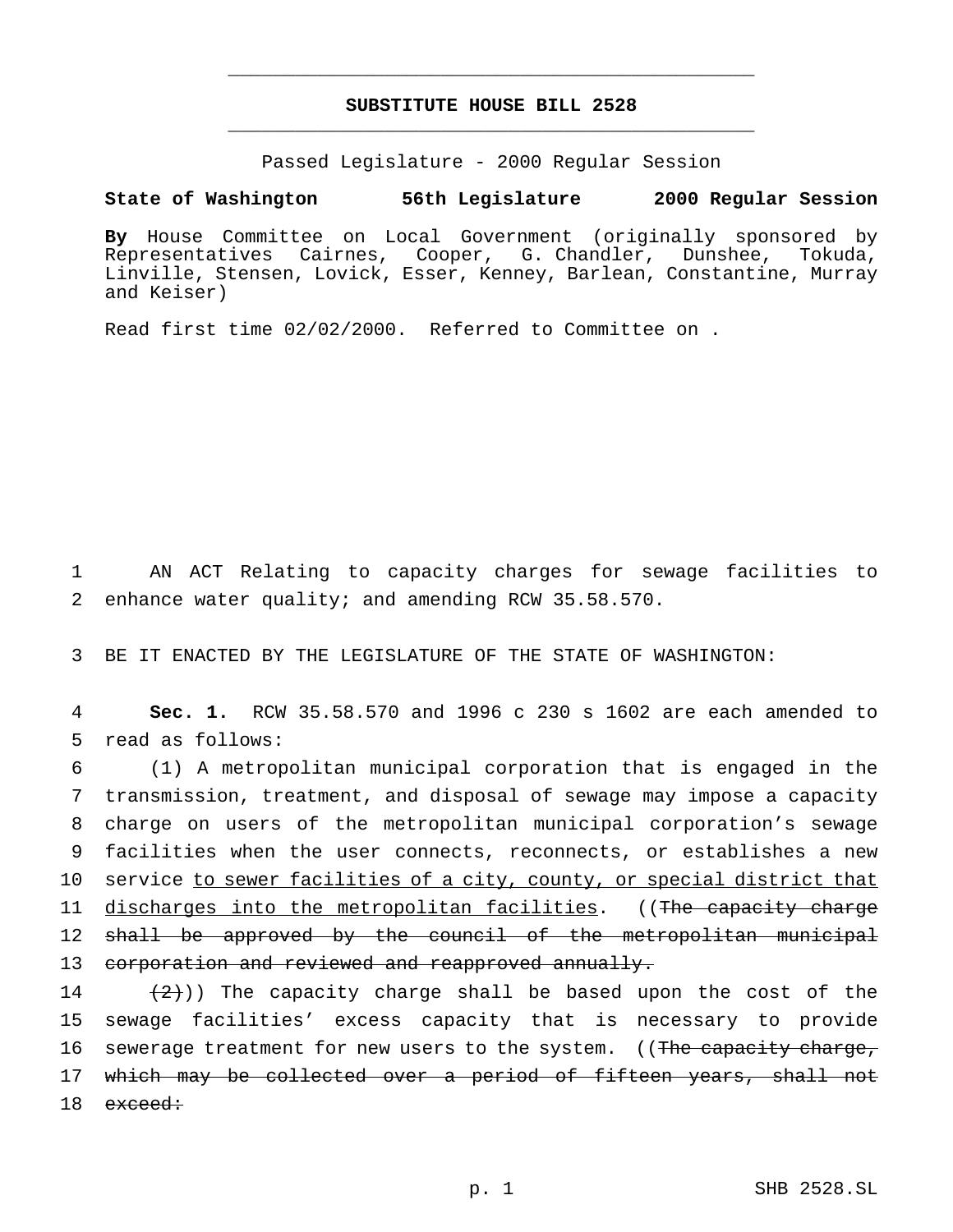(a) Seven dollars per month per residential customer equivalent for connections and reconnections occurring prior to January 1, 1996; and (b) Ten dollars and fifty cents per month per residential customer 4 equivalent for connections and reconnections occurring after January 1, 1996, and prior to January 1, 2001.

 For connections and reconnections occurring after January 1, 2001, the capacity charge shall not exceed fifty percent of the basic sewer rate per residential customer equivalent established by the metropolitan municipal corporation at the time of the connection or 10 reconnection.

11  $(3)$  The capacity charge for a building other than a single-family 12 residence shall be based on the projected number of residential 13 customer equivalents to be represented by the building, considering its 14 intended use.

15  $(4)$ )) (2) The capacity charge is a monthly charge reviewed and 16 approved annually by the metropolitan council. A metropolitan 17 municipal corporation may charge property owners seeking to connect to 18 the sewage facilities of the metropolitan municipal corporation as a 19 condition to granting the right to so connect, in addition to the cost 20 of such connection, such reasonable capacity charge as the legislative 21 body of the metropolitan municipal corporation shall determine proper 22 in order that such property owners shall bear their equitable share of 23 the cost of such system. The equitable share may include interest 24 charges applied from the date of construction of the sewage facilities 25 until the connection, or for a period not to exceed ten years, at a 26 rate commensurate with the rate of interest applicable to the 27 metropolitan municipal corporation at the time of construction or major 28 rehabilitation of the sewage facilities, or at the time of installation 29 of the sewer lines to which the property owner is seeking to connect 30 but not to exceed ten percent per year: PROVIDED, That the aggregate 31 amount of interest shall not exceed the equitable share of the cost of 32 the sewage facilities allocated to such property owners. Capacity 33 charges collected shall be considered revenue of the sewage facilities. 34 (3) The council of the metropolitan municipal corporation shall 35 enforce the collection of the capacity charge in the same manner 36 provided for the collection, enforcement, and payment of rates and 37 charges for water-sewer districts provided in RCW 57.08.081. At least 38 thirty days before commencement of an action to foreclose a lien for a 39 capacity charge, the metropolitan municipal corporation shall send